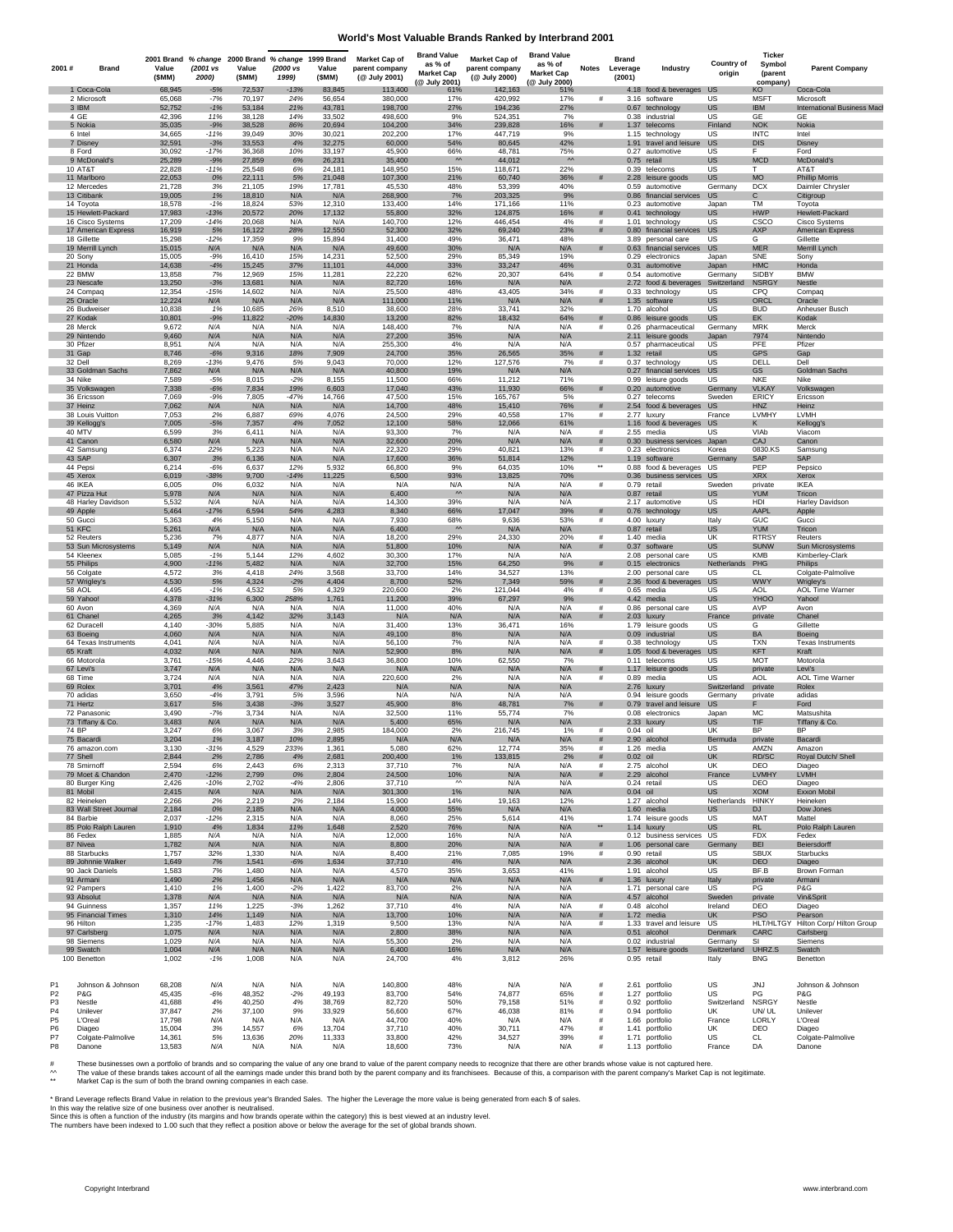#### **INTERBRAND WORLD'S MOST VALUABLE BRAND'S 2001 METHODOLOGY**

# **Introduction**

We have published our third survey of "The World's Most Valuable Brands" in cooperation with BusinessWeek. For the survey we have identified the 100 most valuable global brands with a value greater than \$1 billion. The brands were selected according to two criteria: First, the brands had to be global, generating significant earnings in the main global markets. Second, there had to be sufficient marketing and financial data publicly available for preparing a reasonable valuation. For that reason, valuations for brands such as VISA, BBC, Mars and CNN could not be prepared. The financial forecasts were prepared in co-operation with Citigroup. The survey includes an additional table of values of leading brand portfolios to recognize the fact that some companies create significant brand value, not from the value of a single brand, but the management of a portfolio of brands. Prominent examples are Procter & Gamble, Unilever, L'Oreal and Nestle.

# **Brand Valuation Approach**

Interbrand was the first consulting firm that recognized the economic value of brands by pioneering and establishing brand valuation. We are globally the leading supplier of brand valuation services. Our approach has become the global industry standard for valuing brands and is widely endorsed by marketing and financial constituencies comprising auditors, accounting firms, banks, rating agencies, management consultants, advertising agencies, academics, tax authorities and other government bodies. Over the last 13 years we have provided brand valuation services to more than 2500 brands around the world.

The values of the brands have been assessed according to Interbrand's widely recognized brand valuation model. The model calculates Brand Value as the net present value of the earnings the brand is expected to generate in the future.

The model comprises four key elements:

- 1) Financial Forecasting
- 2) Role of Branding
- 3) Brand Strength
- 4) Brand Value Calculation
- 1) Financial forecasting

Based on the data provided by Citigroup and publicly available information we have prepared a financial forecast for each brand. The forecasts start with the projections of Branded Revenues representing all revenues the brands are expected to generate in the future. From Branded Revenues we have deducted all operating costs, corporation tax and a charge for the capital employed that are necessary to operate the branded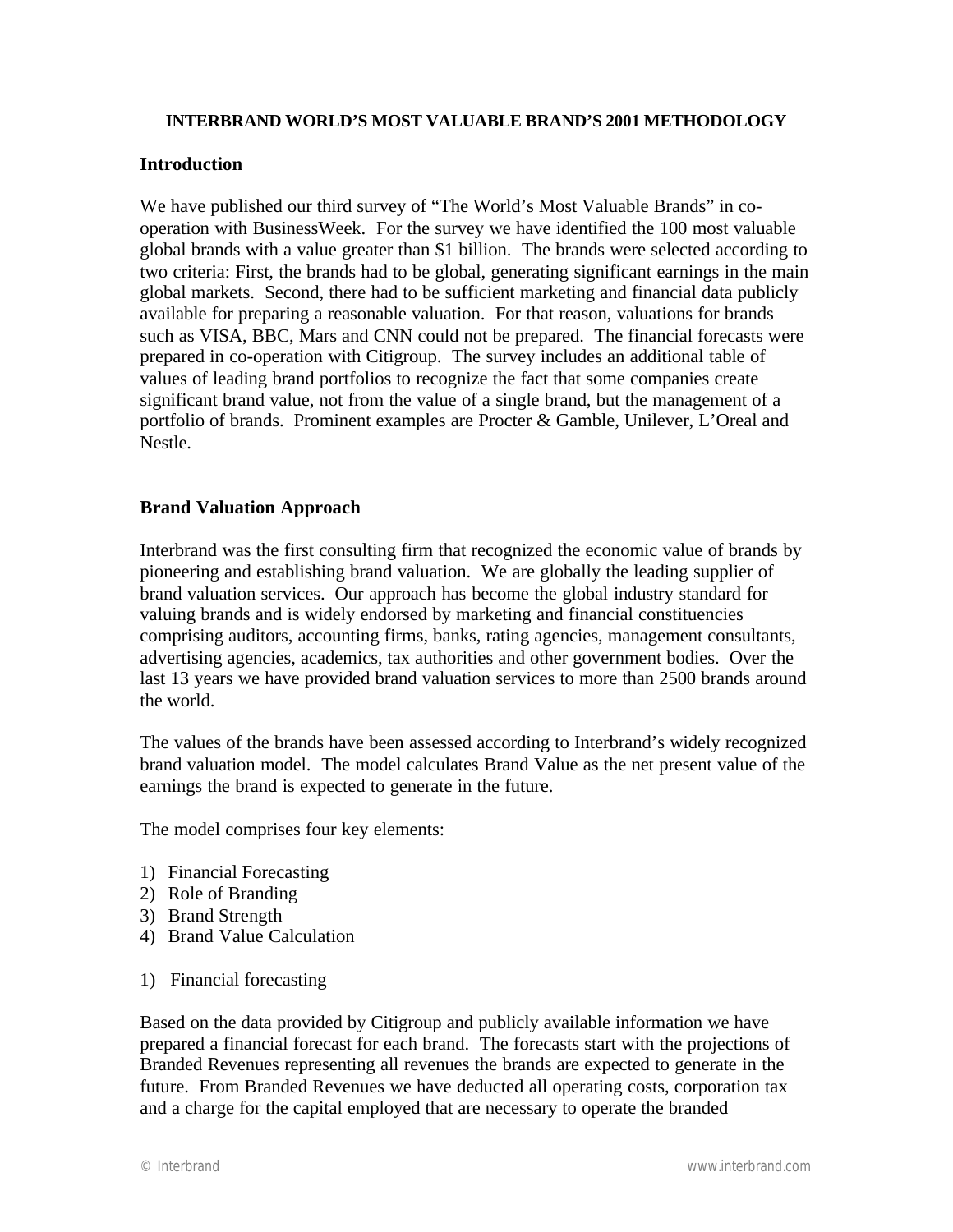businesses. As a result we have derived Intangible Earnings representing all earnings generated by the intangibles of the branded businesses. The concept of Intangible Earnings is similar to value based profit models such as intellectual capital or  $EVA^{TM}$ (Economic Value Added).

# 2) Role of Branding

Through our Role of Branding analysis we have determined Brand Earnings as the percentage of Intangible Earnings that are attributable solely to the brand. The Role of Branding analysis identifies and weights the key drivers of customer demand and their dependence on the brands. This is calculated as a percentage and applied to the Intangible Earnings to derive Brand Earnings.

#### 3) Brand Risk

The brand risk analysis provides the brand specific risk rate at which the forecast Brand Earnings are discounted to their net present value. The discount rate is based on the risk free rate, represented by the yield on a government bond for the forecast period and a brand premium according to our Brand Strength analysis. The analysis assesses the risk profile of the projected Brand Earnings based on the security of the brand franchise. Brand Strength is measured against seven key attributes comprising Market, Stability, Leadership, Support, Trend, Geography and Protection. It provides a brand specific discount rate for the Brand Earnings forecast.

#### 4) Brand Value Calculation

The values of the brands have been calculated as the net present value of the projected Brand Earnings. The value of the brand depends both on a good financial performance and a strong marketing position. Sometimes even if short-term earnings performance is weakened, investment in the brand can produce better long term results, a stronger brand and, consequently, a higher Brand Value.

# **Applications of Brand Valuation in Brand Management**

Recognition of the economic value of brands has increased the demand on the management of the brand as an asset. In the pursuit of increasing shareholder value companies need to establish procedures for the management of brands that are aligned with those for other business assets as well as for the company as a whole. Our brand valuations help companies to establish a value based brand management. Economic value creation becomes the focus of brand management and all brand-related investment decisions. In detail brand value based management provides the following insights and decision tools for understanding and managing brand value:

#### *Understanding brand value*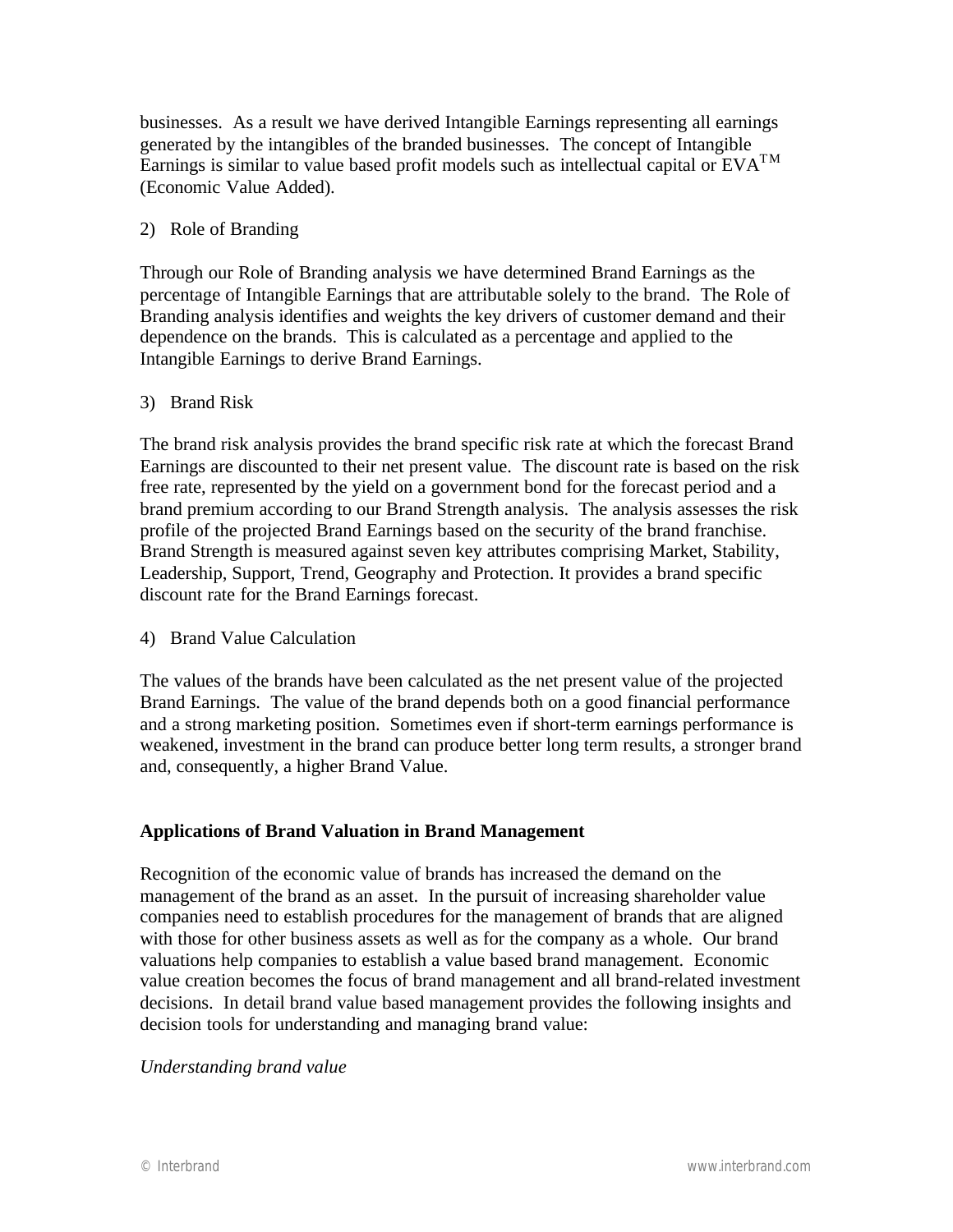- Identify the value contribution of the brand asset to shareholder value
- Compare the value of the brand to other intangible and tangible company assets
- Understand the value of the brand in different markets: customer, consumer groups, countries, products and services, distribution channels, etc.
- Understand the leverage of the brand relative to competitors
- Focus senior management and investors on the value of the brand asset and its investment requirements

# *Managing brand value*

- Establish an investment calculation for the brand asset to increase accountability of brand management: Return on investment of marketing expenses and initiatives
- Internal licensing of the brand asset to share brand investments more fairly amongst all beneficiaries
- Align brand management with existing value based management frameworks: shareholder value, economic value, balanced scorecards
- Establish best practice brand management
- Integrate brand value into the corporate planning process
- Establish brand value as performance benchmark (brand value score card)

Our brand valuation approach is a formidable tool to establish a value based brand management process. The brand valuation process comprises a comprehensive year end assessment of the brand's performance assisted by quarterly brand value score card tracking.

# **Applications of Brand Valuation in Financial Transactions**

Our brand valuations are also used for a variety of financial transactions in which the brand asset constitutes the main asset. The origins of brand valuation date back to the balance sheet recognition of brand value in the late 1980's. In 1988, RHM capitalized the value of its brand portfolio to successfully fend off a take over bid. Today accounting and tax regulations as well as mergers and acquisitions around the world are asking for the employment of brand valuation. Our brand valuations have been leveraged in a wide range of financial transactions:

- Balance sheet recognition: We provide valuation services for capitalizing brand assets on the balance sheet for both acquired goodwill on acquisitions and internally generated brands. Changes in international accounting standards require increasingly the capitalization of goodwill such as brands on acquisition and the performance of periodical impairment tests for the derived values. We perform both the initial valuation as well as the succeeding impairment tests.
- Securitization: Increasingly companies use intellectual property rights such as brands to obtain debt financing. We provide valuations for the securitization of debt facilities in which the rights for the economic exploitations of brands are used as collateral. Our brand valuations are endorsed by the rating agencies.